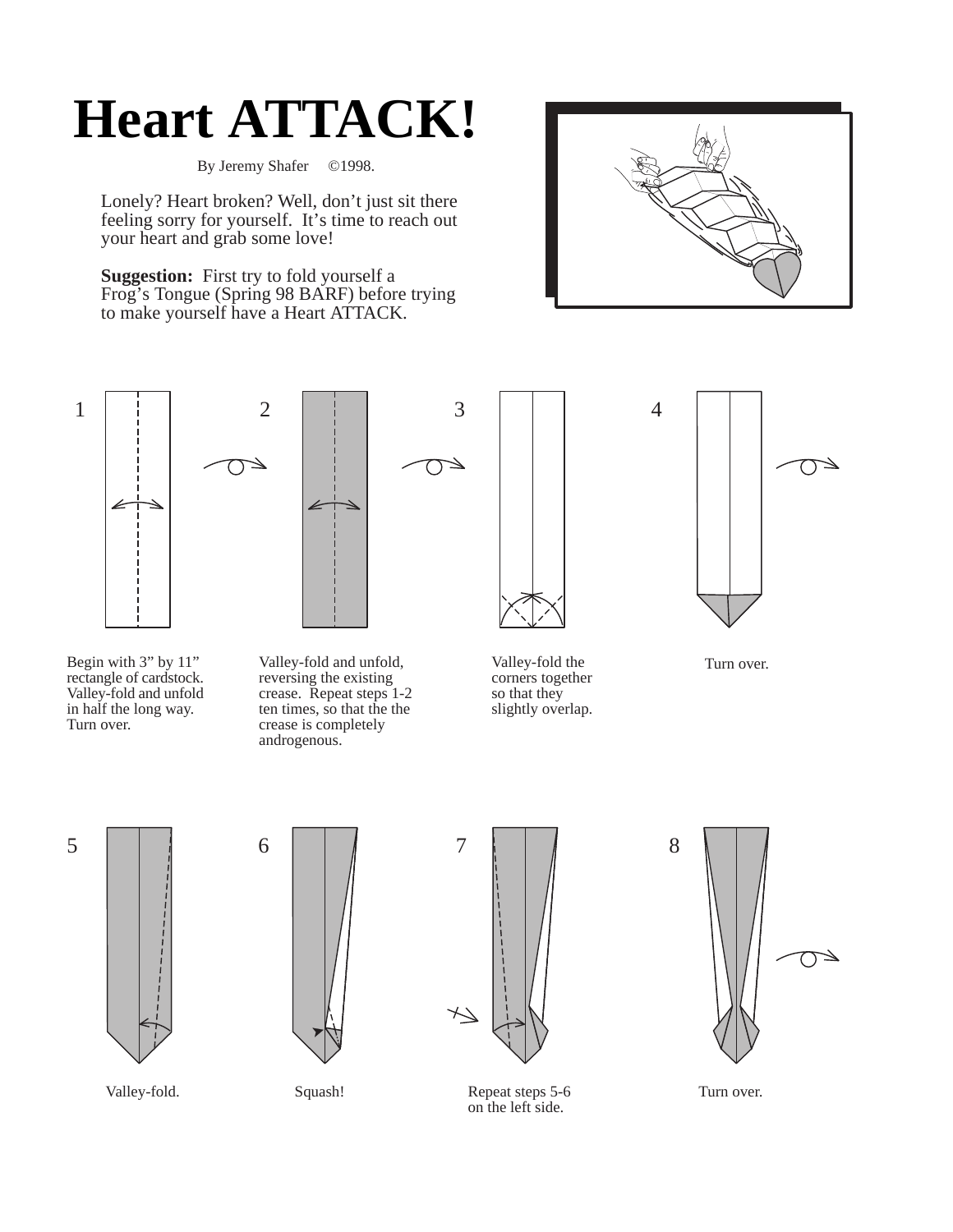



Exploded view. Valley-fold.



Mountain-fold. To do this you have to release paper from underneath the valley fold made in the last step and tuck it behind the heart.



Mountain fold, folding behind as much flap as you can.



Make the crevice in the heart with two tiny mountain folds.



Finish off the heart by rounding it to taste with mountain folds. View implosion imminent...

Mountain-fold the right half behind.